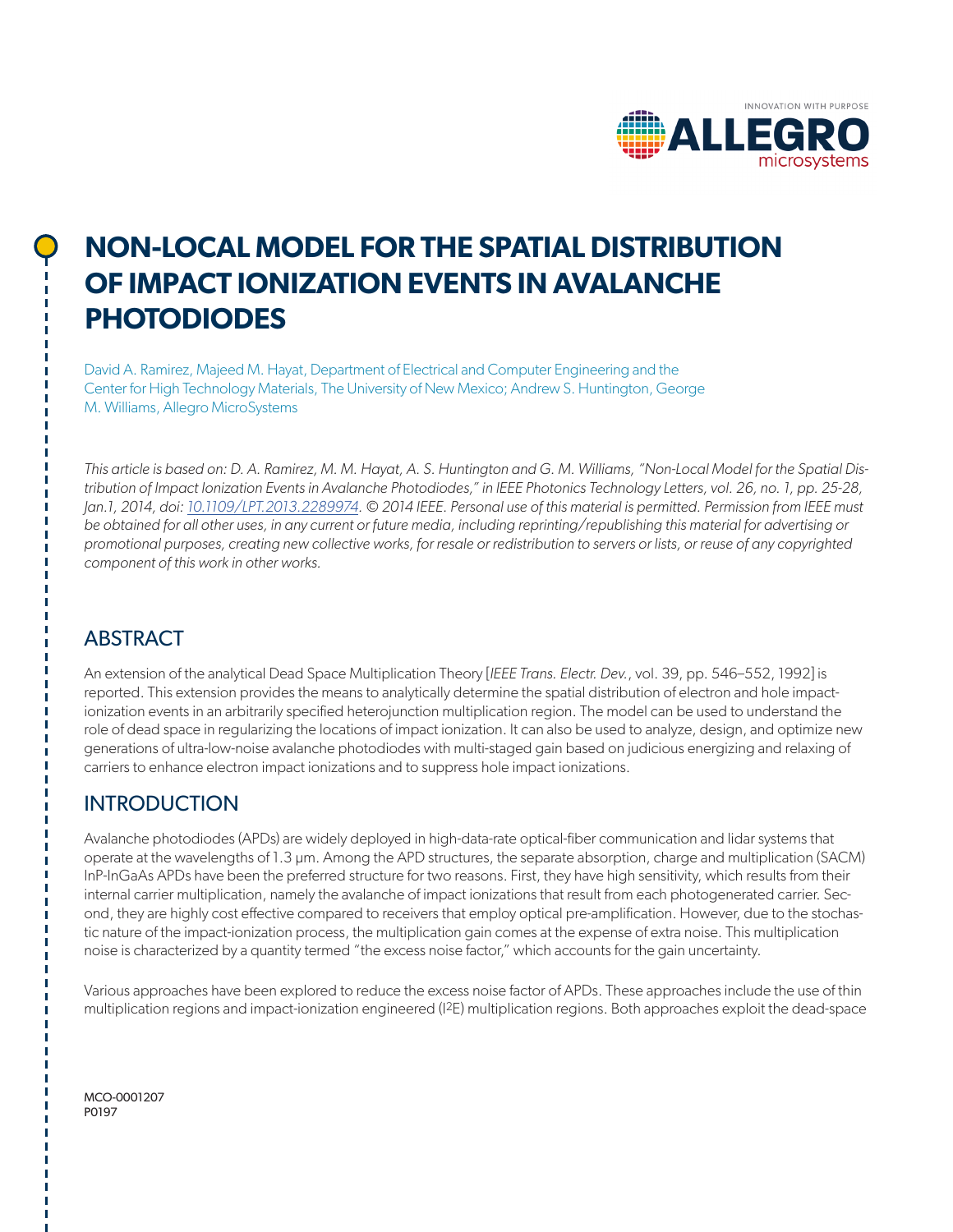effect to reduce the excess noise by making the spatial distribution of impact ionizations more deterministic. [\[1\]](#page-1-0),[\[2\]](#page-1-1) The dead space is the minimum distance a carrier must travel before it gains sufficient energy from the electric field to cause an impact ionization. Another approach is to suppress the impact ionization of holes (or electrons),  $\beta \to 0$  (or  $\alpha \to 0$ ), to make  $\alpha$  and  $\beta$ as dissimilar as possible. According to the local field theory, both the gain-bandwidth product and the excess noise of APDs improve when one of the ionization coefficients is much larger than the other. [\[3\]](#page-1-2)[,\[4\]](#page-1-3) As such, interest has been growing in APD structures that suppress the impact ionization of holes (or electrons) by impact-ionization engineering of the multiplication region. [\[5\]](#page-1-4),[\[6\]](#page-1-5) In these structures, the relaxation of one type of carrier (to prevent it from impact ionizing) is achieved by judiciously engineering the different layers of the heterojunction multiplication region and the electric field profile therein. A key factor in the successful design of multi-layer multiplication regions is the ability to accurately determine the places at which electrons and holes trigger impact-ionization events.

This paper reports an extension of the analytical Dead Space Multiplication Theory (DSMT) [\[7\]](#page-1-6) that enables determination of the spatial distribution of impact-ionization events within an arbitrarily specified heterojunction multiplication region. The recursive equations reported allow the number of electron and hole impact-ionization events to be determined individually within any subregion of the multiplication region. Moreover, the model can accommodate carrier relaxation, which can be used to suppress the impact ionizations of one type of carrier.

### **MODEL**

Consider an arbitrary multiplication region that extends from *x* = 0 to *x* = *w*. An impact ionization event that is initiated by a conduction-band electron is called an *electron-ionization event*; an impact-ionization event that is affected by a valence-band hole is termed a hole-ionization event. The goal is to compute the mean of the total number of electron-ionization events as well as hole-ionization events that occur in a subset after a single parent carrier (at a prescribed location) initiates the avalanche process. If this problem can be solved for any subset *A*—where *A* is any subset of the interval [0, *w*]—then it can be specialized to the intervals  $A_1 = [0, w/n, A_2 = [w/n, 2w/n], ..., A_n = [(n-1)w/n, w]$ , and the distribution of electron- and hole-ionization events throughout the multiplication region can be obtained. (The partition parameter *n* is selected to achieve a desired spatial distribution resolution.) To solve this problem,  $Z_e(x)$  and  $Z_h(x)$  are defined as the total stochastic number of electron impact-ionization events and hole impact-ionization events, respectively, when the avalanche process is triggered by a parent electron at location *x*. Similarly, *Ye*(*x*) and *Yh*(*x*) are defined as the total stochastic number of electron impact-ionization events and hole impact-ionization events, respectively, when the avalanche process is triggered by a parent hole at location *x*.

The formulation of recursive equations that enable the ensemble averages of the quantities  $Z_e(x)$  and  $Z_h(x)$ ,  $Y_e(x)$  and  $Y_h(x)$  to be solved requires an understanding of the probability density function of the distance from the birth location of a carrier to the location of its first impact ionization thereafter. Following the notation in Hayat, et al., [\[2\],](#page-1-1) *he*(ξ|*x*) denotes the probability density function of the distance, ξ, to the first ionization measured from the electron birth position at *x*; and similarly, *hh*(ξ|*x*) denotes the probability density function of the distance traveled by a hole born at x before it first ionizes. In the DSMT, *he*(ξ|*x*) and *hh*(ξ|*x*) are described by the shifted-exponential models:

- <span id="page-1-0"></span>[1] S. Wang, F. Ma, X. Li, R. Sidhu, X. Zheng, X. Sun, A. L. Holmes, |r., and |. C. Campbell. Ultra-low noise avalanche photodiodes with a centered-well multiplication region. *IEEE J. Quantum Electron.*, 39, 2003.
- <span id="page-1-1"></span>[2] M. M. Hayat, O-H. Kwon, S. Wang, J. C. Campbell, B. E. A. Saleh, and M. C. Teich. Boundary effects on multiplication noise in thin heterostructure avalanche photodiodes: Theory and experiment. *IEEE Trans. on Electron Devices*, 49(12):2114–2123, 2002.
- <span id="page-1-2"></span>[3] J. P. R. David and C. H. Tan, "Material considerations for avalanche photodiodes," in *IEEE Journal of Selected Topics in Quantum Electronics*, 14:998– 1009, 2008.
- <span id="page-1-3"></span>[4] Joe C. Campbell, "Recent Advances in Telecommunications Avalanche Photodiodes," in *Journal of Lightwave Technology*, 25:109–121, January 2007.
- <span id="page-1-4"></span>[5] W. Sun, X. Zheng, Z. Lu, and J. C. Campbell, "Monte Carlo Simulation of InAlAs/InAlGaAs Tandem Avalanche Photodiodes," in *IEEE J. of Quantum Electronics*, 48:528–532.
- <span id="page-1-5"></span>[6] G. M. Williams, M. Compton, D. A. Ramirez, M. M. Hayat and A. S. Huntington, "Multi-Gain-Stage InGaAs Avalanche Photodiode With Enhanced Gain and Reduced Excess Noise," in *IEEE Journal of the Electron Devices Society*, vol. 1, no. 2, pp. 54-65, Feb. 2013, doi: 10.1109/JEDS.2013.2258072.
- <span id="page-1-6"></span>[7] M. M. Hayat, B. E. A. Saleh, and M. C. Teich, "Effect of dead space on gain and noise of double-carrier multiplication avalanche photodiodes," in *IEEE Trans. Electron Devices*, 39:546–552, 1992.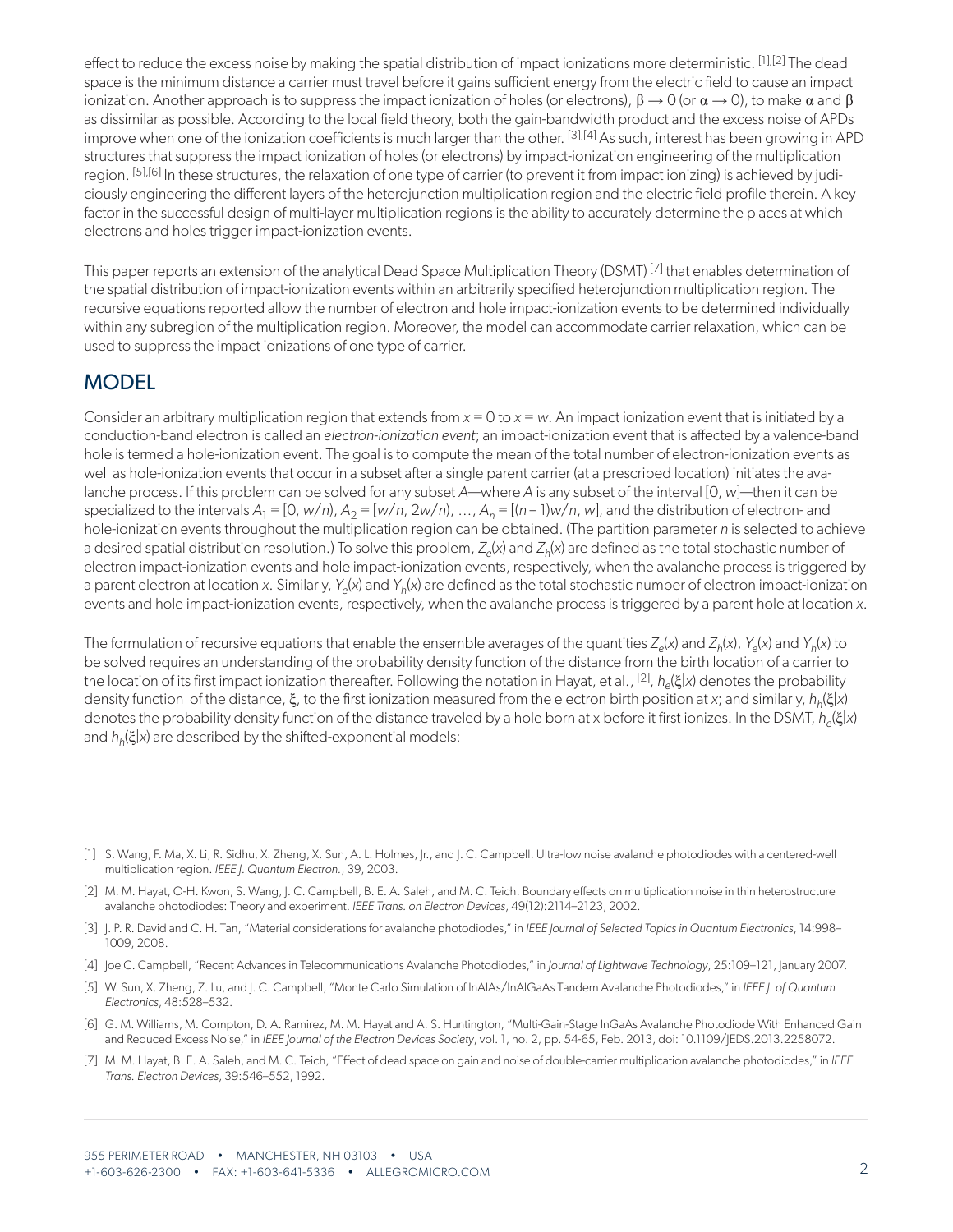$$
h_e(\xi|x) = \begin{cases} \alpha(x+\xi) \exp & -\int_{d_e(x)}^{\xi} \alpha(x+y) dy, & \text{if } \xi \ge d_e(x) \\ 0, & \text{otherwise,} \end{cases}
$$

and

Equation 2:

$$
h_h(\xi|x) = \begin{cases} \beta(x-\xi) \exp & -\int_{d_h(x)}^{\xi} \beta(x-y) dy & \text{if } \xi \ge d_h(x) \\ 0, & \text{otherwise,} \end{cases}
$$

where  $d_e(x)$  and  $d_h(x)$  are the electron and hole dead spaces, respectively. The exact formulas for calculating the dead space can be found in the work of Hayat, et al. [\[2\]](#page-1-1)

Next, a renewal argument is invoked, similar to that introduced by Hayat, et al., <sup>[8]</sup> to obtain recursive (integral) equations for the mean of the quantities  $Z_e(x)$  and  $Z_h(x)$ ,  $Y_e(x)$  and  $Y_h(x)$ , denoted as  $Z_e(x)$  and  $Z_h(x)$ ,  $Y_e(x)$  and  $Y_h(x)$ , respectively. Consider a parent electron at x initiating the avalanche process, and suppose that its first ionization occurs at some location ξ > x.

If it is assumed (for the moment) that ξ∉*A*, then—given that the first ionization has occurred at ξ—the conditional mean of *Z<sub>e</sub>*(x) is simply *z<sub>e1</sub>*(ξ) + *z<sub>e2</sub>*(ξ) + *y<sub>e</sub>*(ξ), where *z<sub>e1</sub>*(ξ) and *z<sub>e2</sub>*(ξ) are the total average electron ionization events that from the two offspring electrons at ξ, and *ye*(ξ) is the total average electron ionization events that result from the offspring hole at ξ. On the other hand, if the location ξ of the first ionization is in *A*, then—at the instance of the first ionization—one electron ionization has already occurred, and this additional electron ionization must be considered. In this case, the conditional mean of  $Z_e(x)$ is 1 +  $z_{e1}(\xi)$  +  $z_{e2}(\xi)$  +  $y_{e}(\xi)$ . In the event that the parent electron does not impact ionize [with probability  $\int_{w}^{\infty} h_{e}(\xi|x) d\zeta$ ], then *Ze*(*x*) = 0. When all of these scenarios are considered and averaged over all possible locations, ξ, of the location of the first impact ionization (by the parent electron), simplification can be used to obtain the integral equation:

Equation 3:

<span id="page-2-1"></span>
$$
z_e(x) = \int_A h_e(\xi|x) \, d\xi + \int_x^w \left[2z_e(\xi) + y_e(\xi)\right] h_e(\xi|x) \, d\xi,
$$

where the first term is simply the probability that the first ionization occurs in region *A*. The same argument can be repeated to analyze the ensemble averages of the quantities  $Z_h(x)$ ,  $Y_e(x)$ , and  $Y_h(x)$ ; such analysis leads to three additional integral equations:

Equation 4:

<span id="page-2-2"></span>
$$
y_e(x) = \int_0^x \left[ 2y_e(\xi) + z_e(\xi) \right] h_h(\xi|x) \, d\xi,
$$

<span id="page-2-0"></span>[8] M. M. Hayat, W. L. Sargeant, and B. E. A. Saleh, "Effect of dead space on gain and noise in Si and GaAs avalanche photodiodes," in *IEEE J. Quantum Electron.*, 28:1360–1365, 1992.

MCO-0001207 P0197



**INOVATION WITH PURPOSE**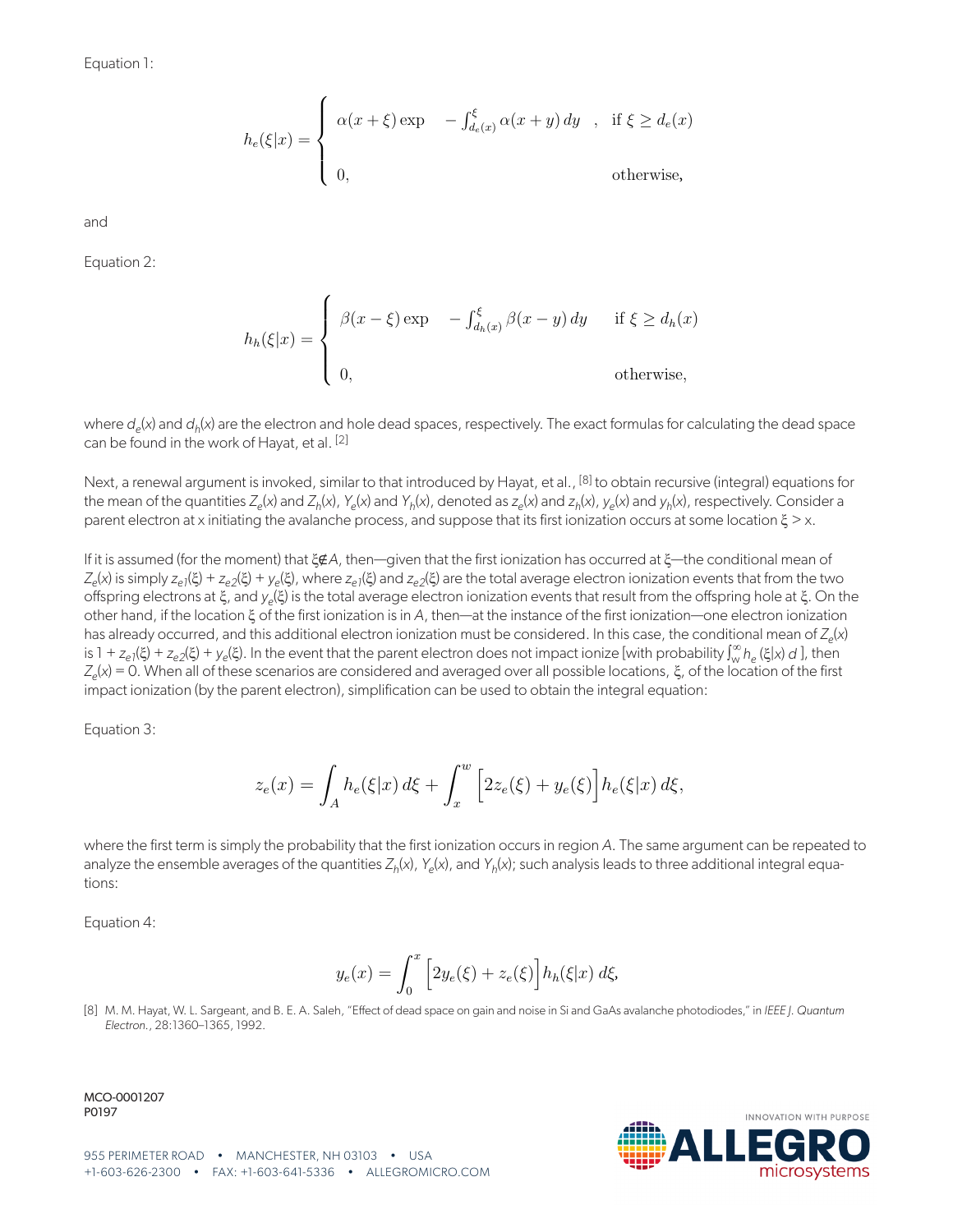Equation 5:

<span id="page-3-0"></span>
$$
z_h(x) = \int_x^w \left[2z_e(\xi) + y_e(\xi)\right] h_e(\xi|x) d\xi,
$$

and

Equation 6:

<span id="page-3-1"></span>
$$
y_h(x) = \int_A h_h(\xi|x) \, d\xi + \int_0^x \left[ 2y_h(\xi) + z_h(\xi) \right] h_h(\xi|x) \, d\xi.
$$

These coupled recursive equations ([Equation 3,](#page-2-1) [Equation 4,](#page-2-2) [Equation 5](#page-3-0), and [Equation 6](#page-3-1)) can be solved numerically using a simple iterative method.

#### **RESULTS**

The spatial distribution of electron- and hole-ionization events were calculated for two different cases of the multiplication region: 1) a hole-injection InP homojunction multiplication region; and 2) an electron-injection heterojunction multiplication region. Partition parameter *n* was used, where *n* = 50 in the case of the homojunction multiplication region, and *n* = 100 in the case of the heterojunction multiplication region.

The calculated spatial distribution of the impact-ionization events initiated by electrons and holes in an InP homojunction multiplication region of 150 nm under a constant electric field is shown in [Figure 1](#page-3-2). Parent holes are assumed to be injected at *x* = 0. The figure shows that the number of hole-impact ionization events increases as the holes approach *x* = 150 nm, and the number of electron impact-ionizations events increases as the electrons approach *x* = 0. This result is consistent with the fact that holes and electrons multiply as they acquire sufficient kinetic energy from the electric field as they travel in opposite directions. More importantly, the figure shows the effect of the dead space on the spatial distribution of the impact-ionization events.



<span id="page-3-2"></span>

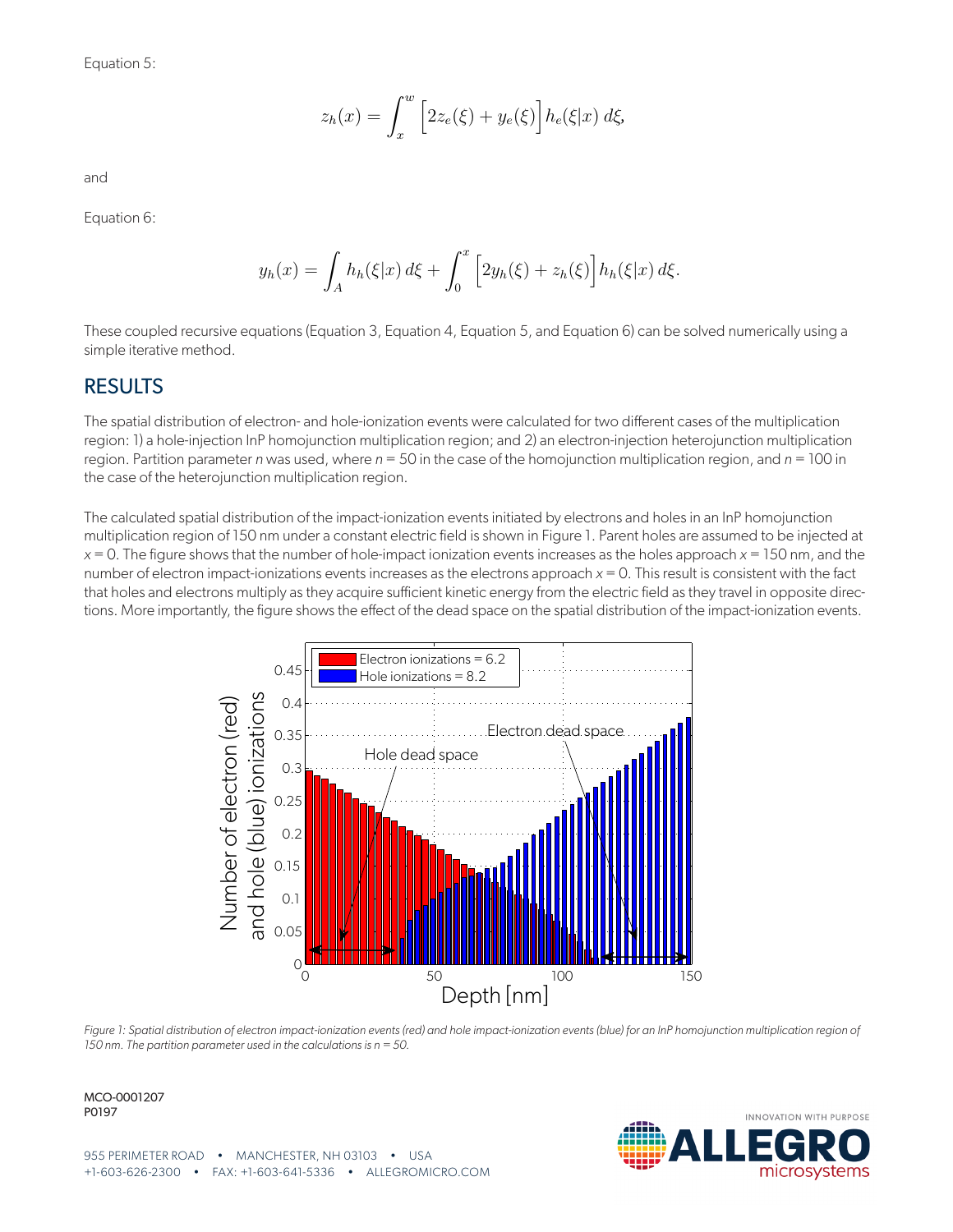The distance at the beginning of the multiplication region—from  $x = 0$  to  $x \approx 37$  nm, in which holes do not impact-ionize—corresponds to the length of the hole dead space. In this portion of the multiplication region, holes have not gained sufficient energy to initiate an impact ionization event. Similarly, the distance at the end of the multiplication region—from *x* ≈ 112 nm to *x* = 150 nm, in which electrons do not impact-ionize—corresponds to the length of the electron dead space. The calculated spatial distribution of the impact-ionization events initiated by electrons and holes are compared in Figure 2 in the context of the local-field theory, i.e., neglecting the dead space. It is clear from Figure 2 that the local-field theory does not capture the effect of the dead space on the localization of the impact-ionization events. One important implication of this result is that the local-field theory is unable to correctly predict the excess noise factor of thin multiplication regions (< 400 nm) where the dead space represents a significant portion of the multiplication region. Specifically, it is well known that the local-field theory overestimates the excess noise factor for thin APDs. For example, for the considered multiplication region operating at a mean gain of 15, the calculated excess noise factor predicted by the DSMT is approximately 5.4, yet the local-field theory predicts an excess noise factor of approximately 10.5.



*Figure 2: Spatial distribution of electron (red) and hole (blue) impact-ionization events for an InP homojunction multiplication region of 150 nm. This distribution was calculated in the context of the local-field theory, which neglects the hole and electron dead spaces. The partition parameter, n, is 50.*

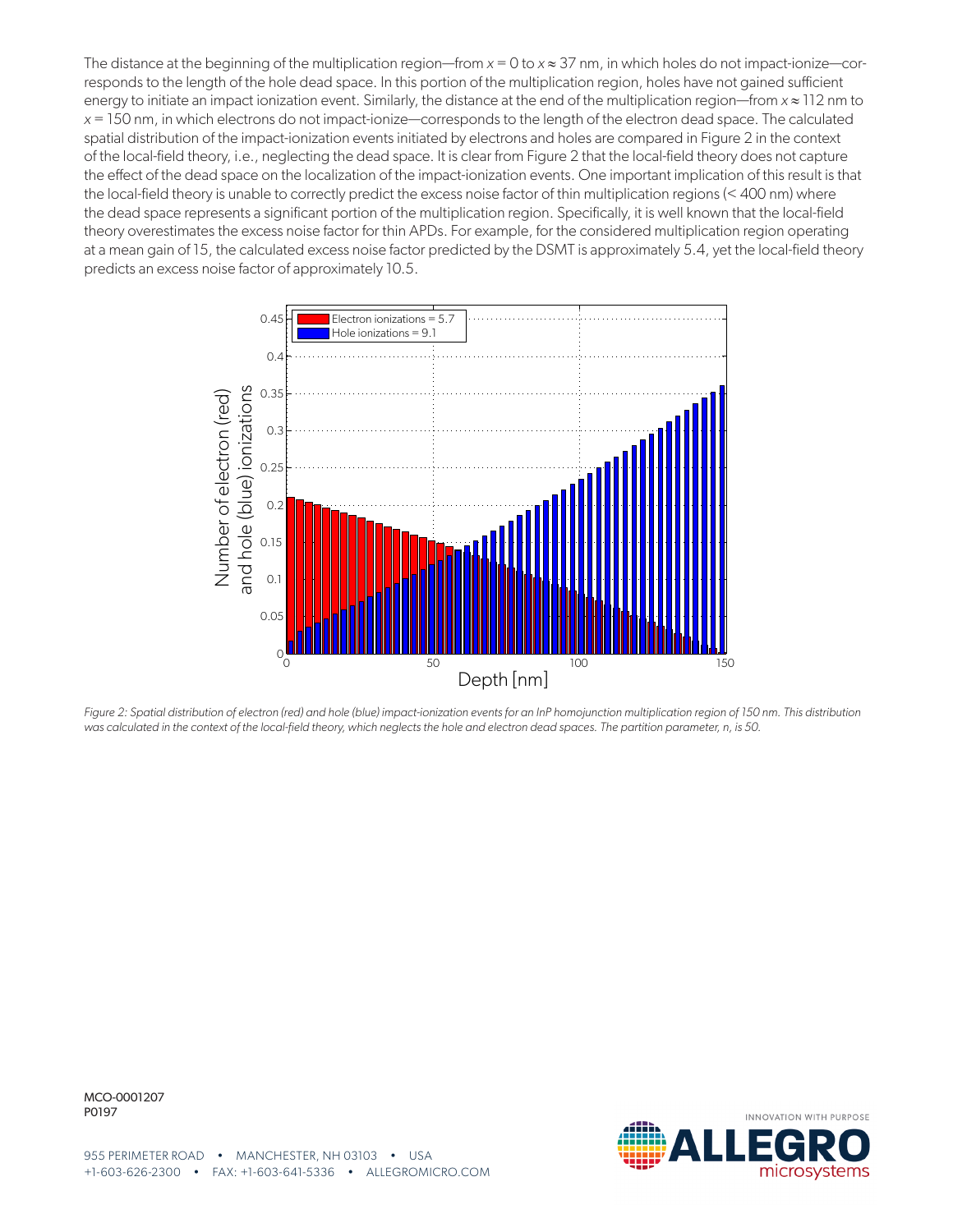The spatial distribution of the electron and hole impact-ionization events were also calculated for a single-carrier multiplication (SCM) APD with an InAlAs/InAlGaAs multiplication region. SCM APDs were developed by the Allegro photonics group (then operating as Voxtel) to obtain quasi-deterministic multiplication gains by suppressing hole-initiated impact-ionization events. [\[6\]](#page-1-5)[,\[9\]](#page-5-0) The multiplication region of an SCM APD consists of a cascaded multiplier architecture, which combines various design techniques to suppress hole-initiated ionizations and enhance electron-initiated ionizations. [\[6\],](#page-1-5)[\[9\]](#page-5-0) The electric field profile across the multiplication region is shown in Figure 3. The multiplication region has five multiplication cells, each of which consists of an avalanche layer, a hole relaxation layer, and an electron heating layer. The electric-field profile of the first two multiplications cells and the corresponding layers inside the cells are shown in the inset of Figure 3. The parent electrons are assumed to be injected at *x* = 0. The mechanism of hole-relaxation was modeled as described by Williams, et al. [\[6\]](#page-1-5),[\[9\]](#page-5-0)



*Figure 3: Electric-field profile across the InAlAs/InAlGaAs SCM-APD multiplication region. The inset shows the electric-field profile of the first two multiplication cells and the corresponding layers inside the cells. Details about the design of the multiplication cells are available in the literature. [\[6\],](#page-1-5)[\[9\]](#page-5-0)*

<span id="page-5-0"></span>[9] G. M. Williams, M. Compton, D. A. Ramirez, M. M. Hayat, and A. S. Huntington, "Increased gain InGaAs avalanche photodiode with reduced excess noise achieved through asymmetric carrier modulation," in *J. Applied Physics*, accepted, 2013.

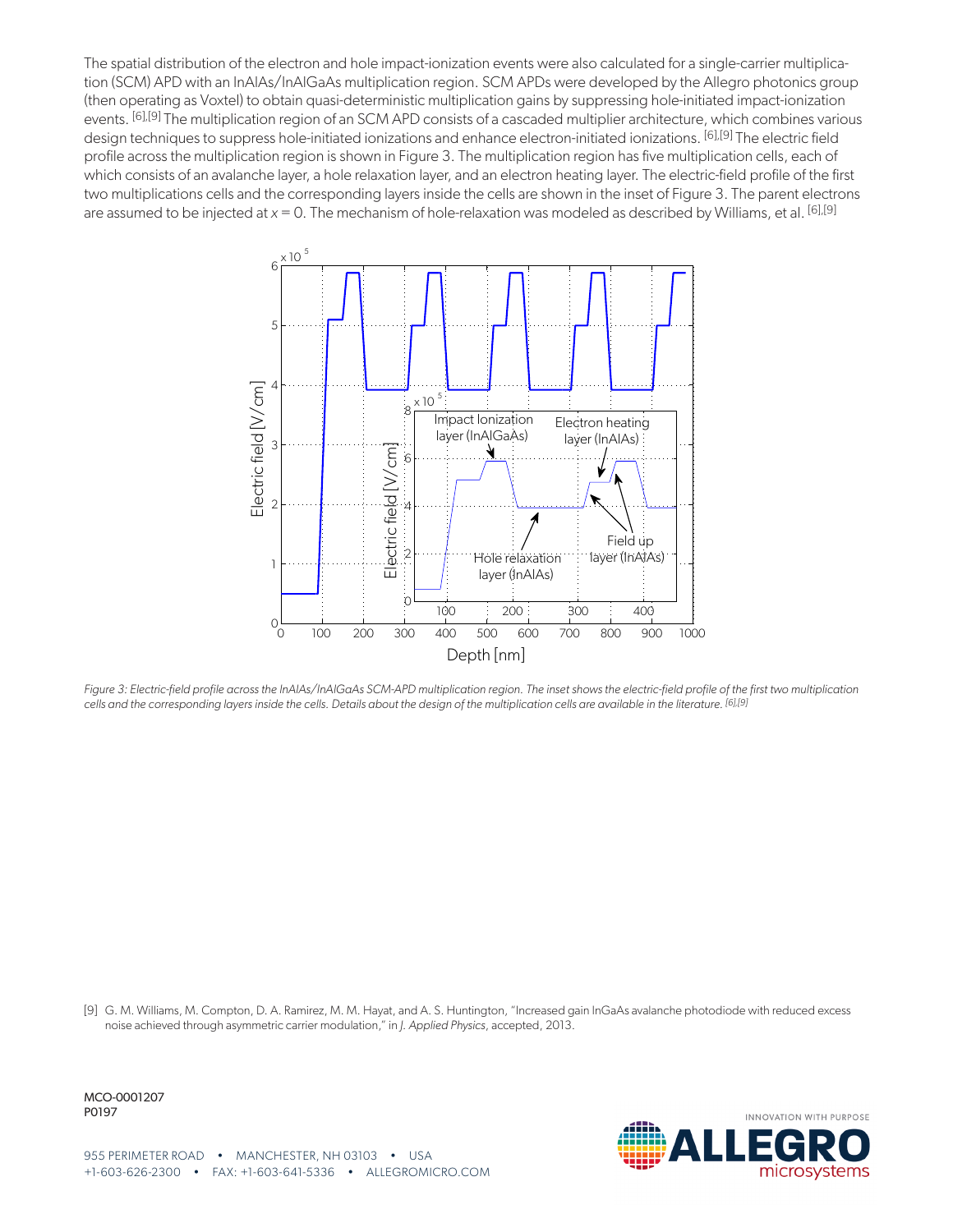The distribution of the electron and hole ionization events across the multiplication region (from Figure 3) are plotted in [Figure 4](#page-6-0). The plot shows impact-ionization events in the lower bandgap and high ionization rate layers (InAlGaAs), which are the layers where the electric field is at a maximum. The plot also shows the large difference between the number of electron impact ionizations compared and hole impact ionizations. This disparity is a result of two factors: 1) the hole-relaxation layers, which prevent the holes from acquiring sufficient kinetic energy to impact-ionize and thereby reduce excess noise; and 2) the electrons, which are pre-heated prior to injection into the InAlGaAs layer. These results are consistent with the Allegro simulation results reported by Williams, et al. [\[9\]](#page-5-0)



<span id="page-6-0"></span>Figure 4: Spatial distribution of electron (red) and hole (blue) impact-ionization events for an SCM APD with a multiplication region of 1 µm. The partition param*eter, n, used in the calculations is 100.*

### **CONCLUSION**

The analytical recursive model presented here enables the distribution of electron-ionization events and hole-ionization events to be determined separately, as the avalanche process is triggered by either a parent hole or electron at an arbitrary location inside a multiplication region. The model can simulate a mechanism that suppresses the impact ionizations triggered by one species of carrier to enable determination of the effect of single carriers on localized impact ionizations. The new model is a crucial analytical tool for understanding, designing, and optimizing new generations of APDs designed to achieve ultra-low noise characteristics by enhancing impact ionizations for electrons while suppressing impact ionizations for holes (or vice versa, as may be desired).